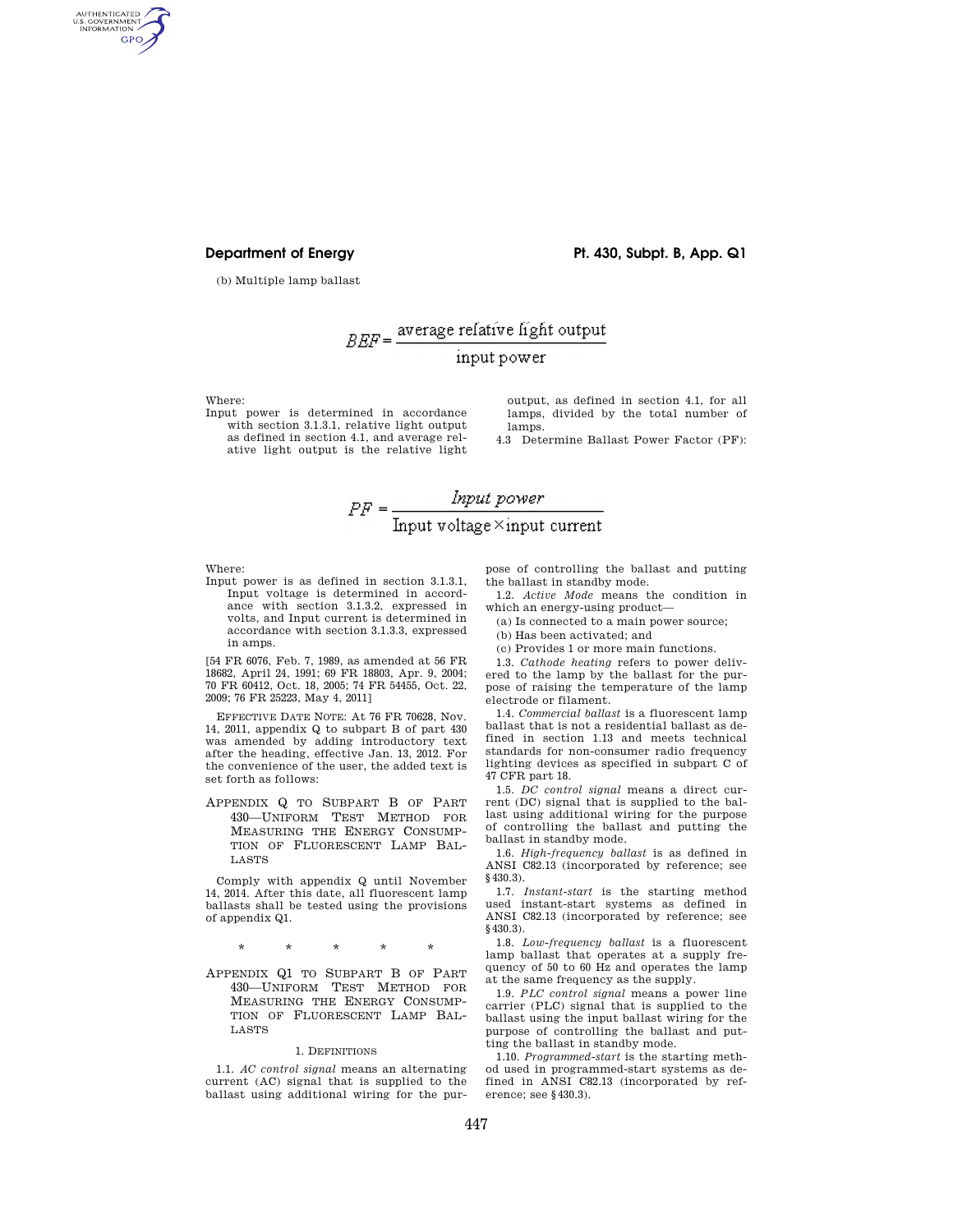1.11. *Rapid-start* is the starting method used in rapid-start type systems as defined in ANSI C82.13 (incorporated by reference; see §430.3).

1.12. *Reference lamp* is a fluorescent lamp that meets certain operating conditions as defined by ANSI C82.13 (incorporated by reference; see §430.3).

1.13. *Residential ballast* is a fluorescent lamp ballast designed and labeled for use in residential applications. Residential ballasts must meet the technical standards for consumer RF lighting devices as specified in subpart C of 47 CFR part 18.

1.14. *RMS* is the root mean square of a varying quantity.

1.15. *Standby mode* means the condition in which an energy-using product—

(a) Is connected to a main power source; and

(b) Offers one or more of the following user-oriented or protective functions:

(i) To facilitate the activation or deactivation of other functions (including active mode) by remote switch (including remote control), internal sensor, or timer.

(ii) Continuous functions, including information or status displays (including clocks) or sensor-based functions.

1.16. *Wireless control signal* means a wireless signal that is radiated to and received by the ballast for the purpose of controlling the ballast and putting the ballast in standby mode.

### 2. ACTIVE MODE PROCEDURE

2.1. Where ANSI C82.2 (incorporated by reference; see §430.3) references ANSI C82.1–1997, the operator shall use ANSI C82.1 (incorporated by reference; see §430.3) for testing low-frequency ballasts and shall use ANSI C82.11 (incorporated by reference; see §430.3) for high-frequency ballasts. In addition, when ANSI C82.2 is referenced, ANSI C78.81– 2010 (incorporated by reference; see §430.3), ANSI C82.1, ANSI C82.11–2002, and ANSI C82.13 (incorporated by reference; see §430.3) shall be used instead of the versions listed as normative references in ANSI C82.2.

### *2.2. Instruments*

2.2.1. All instruments shall be as specified by ANSI C82.2 (incorporated by reference; see §430.3).

2.2.2. *Power Analyzer.* In addition to the specifications in ANSI C82.2 (incorporated by reference; see §430.3), the power analyzer shall have a maximum 100 pF capacitance to ground and frequency response between 40 Hz and 1 MHz.

2.2.3. *Current Probe.* In addition to the specifications in ANSI C82.2 (incorporated by ref-

# **Pt. 430, Subpt. B, App. Q1 10 CFR Ch. II (1–1–12 Edition)**

erence; see §430.3), the current probe shall be galvanically isolated and have frequency response between 40 Hz and 20 MHz.

### *2.3. Test Setup*

2.3.1. The ballast shall be connected to a main power source and to the fluorescent lamp load according to the manufacturer's wiring instructions and ANSI C82.1 (incorporated by reference; see §430.3) and ANSI C78.81–2010 (incorporated by reference; see §430.3).

2.3.1.1.1. Wire lengths between the ballast and fluorescent lamp shall be the length provided by the ballast manufacturer. Wires shall be kept loose and not shortened or bundled.

2.3.1.1.1.1. If the wire lengths supplied with the ballast are of insufficient length to reach both ends of lamp, additional wire may be added. The minimal additional wire length necessary shall be added, and the additional wire shall be the same wire gauge as the wire supplied with the ballast. If no wiring is provided with the ballast, 18 gauge or thicker wire shall be used. The wires shall be separated from each other and ground to prevent parasitic capacitance for all wires used in the apparatus, including those wires from the ballast to the lamps and from the lamps to the measuring devices.

2.3.1.1.2. The fluorescent lamp shall meet the specifications of a reference lamp as defined by ANSI C82.13 (incorporated by reference; see §430.3) and be seasoned at least 12 hours.

2.3.1.2. The ballast shall be connected to the number of lamps equal to the maximum number of lamps the ballast is designed to operate.

2.3.1.3. The ballast shall be tested with a reference lamp of the nominal wattage listed in Table A of this section.

2.3.1.4. For ballasts that operate rapid-start lamps (commonly referred to as 8-foot high output lamps) with recessed double contact bases, a nominal overall length of 96 inches, and that operate at ambient temperatures of 20 °F or less and are used in outdoor signs (sign ballasts):

2.3.1.4.1. A T8 lamp in accordance with Table A of this section shall be used for sign ballasts that only operate T8 lamps.

2.3.1.4.2. A T12 lamp in accordance with Table A of this section shall be used for sign ballasts that only operate T12 lamps.

2.3.1.4.3. A T12 lamp in accordance with Table A of this section shall be used for sign ballasts that are capable of operating both T8 and T12 lamps.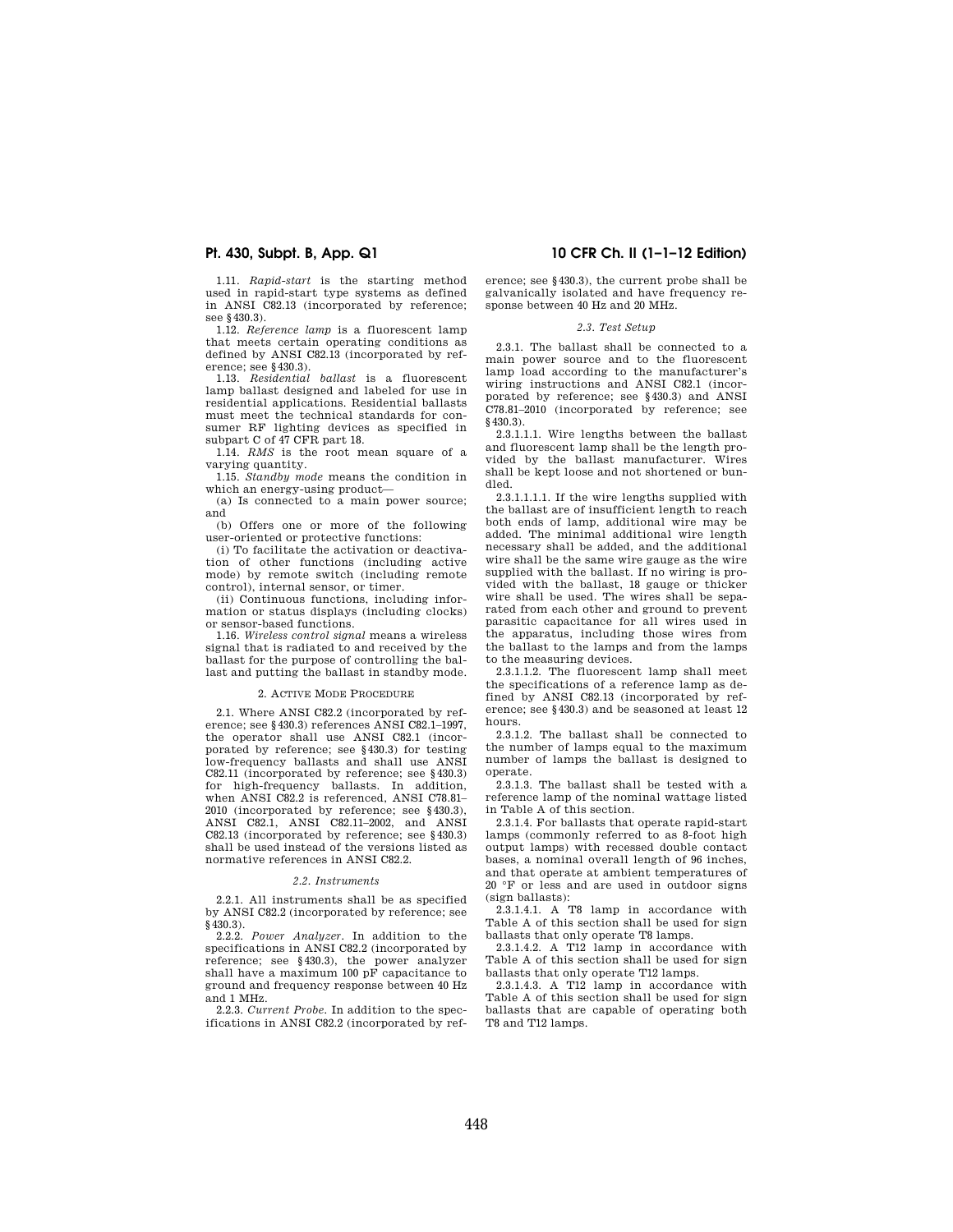# **Department of Energy Pt. 430, Subpt. B, App. Q1**

TABLE A—LAMP-AND-BALLAST PAIRINGS AND FREQUENCY ADJUSTMENT FACTORS

| <b>Ballast type</b>                                                                                                                                                                                                                                                      | Nominal<br>lamp<br>wattage | Lamp diameter<br>and base                  | Frequency adjustment<br>factor $(\beta)$ |                    |
|--------------------------------------------------------------------------------------------------------------------------------------------------------------------------------------------------------------------------------------------------------------------------|----------------------------|--------------------------------------------|------------------------------------------|--------------------|
|                                                                                                                                                                                                                                                                          |                            |                                            | Low-<br>frequency                        | High-<br>frequency |
| Ballasts that operate straight-shaped lamps (commonly referred to as<br>4-foot medium bipin lamps) with medium bipin bases and a nomi-<br>nal overall length of 48 inches.                                                                                               | 32<br>34                   | T8 MBP<br>T12 MBP                          | 0.94<br>0.93                             | 1.0<br>1.0         |
| Ballasts that operate U-shaped lamps (commonly referred to as 2-<br>foot U-shaped lamps) with medium bipin bases and a nominal<br>overall length between 22 and 25 inches.                                                                                               | 32<br>34                   | T8 MBP<br>T12 MBP                          | 0.94<br>0.93                             | 1.0<br>1.0         |
| Ballasts that operate rapid-start lamps (commonly referred to as 8-<br>foot-high output lamps) with recessed double contact bases and a<br>nominal overall length of 96 inches.                                                                                          | 86<br>95                   | <b>T8 HO RDC</b><br>T <sub>12</sub> HO RDC | 0.92<br>0.94                             | 1.0<br>1.0         |
| Ballasts that operate instant-start lamps (commonly referred to as 8-<br>foot slimline lamps) with single pin bases and a nominal overall<br>length of 96 inches.                                                                                                        | 59<br>60                   | T8 slimline SP<br>T12 slimline SP          | 0.95<br>0.94                             | 1.0<br>1.0         |
| Ballasts that operate straight-shaped lamps (commonly referred to as<br>4-foot miniature bipin standard output lamps) with miniature bipin<br>bases and a nominal length between 45 and 48 inches.                                                                       | 28                         | T5 SO Mini-BP                              | 0.95                                     | 1.0                |
| Ballasts that operate straight-shaped lamps (commonly referred to as<br>4-foot miniature bipin high output lamps) with miniature bipin bases<br>and a nominal length between 45 and 48 inches.                                                                           | 54                         | T5 HO Mini-BP                              | 0.95                                     | 1.0                |
| Ballasts that operate rapid-start lamps (commonly referred to as 8-<br>foot high output lamps) with recessed double contact bases, a<br>nominal overall length of 96 inches, and that operate at ambient<br>temperatures of 20 °F or less and are used in outdoor signs. | 86<br>110                  | T8 HO RDC<br>T12 HO RDC                    | 0.92<br>0.94                             | 1.0<br>1.0         |
| MBP, Mini-BP, RDC, and SP represent medium bipin, miniature bipin, recessed double contact, and single pin, respectively.                                                                                                                                                |                            |                                            |                                          |                    |

# 2.3.2. Power Analyzer

2.3.2.1. The power analyzer shall have n+1 channels where n is the number of lamps a ballast operates.

2.3.2.2. *Lamp Arc Voltage.* Leads from the power analyzer should attach to each fluorescent lamp according to Figure 1 of this section for rapid- and programmed-start ballasts, Figure 2 of this section for instantstart ballasts operating single pin (SP) lamps, and Figure 3 of this section for instant-start ballasts operating medium bipin (MBP), miniature bipin (mini-BP), or recessed double contact (RDC) lamps. The programmed- and rapid-start ballast test setup includes two 1000 ohm resistors placed in parallel with the lamp pins to create a midpoint from which to measure lamp arc voltage.

2.3.2.3. *Lamp Arc Current.* A current probe shall be positioned on each fluorescent lamp according to Figure 1 for rapid- and programmed-start ballasts, Figure 2 of this section for instant-start ballasts operating SP lamps, and Figure 3 of this section for instant-start ballasts operating MBP, mini-BP, and RDC lamps.

2.3.2.3.1. For the lamp arc current measurement, the full transducer ratio shall be set in the power analyzer to match the current probe to the power analyzer.

Full Transducer Ratio = 
$$
\frac{I_{in}}{V_{out}} \times \frac{R_{in}}{R_{in} + R_s}
$$

Where:

Iin Current through the current transducer

Vout Voltage out of the transducer R<sub>in</sub> Power analyzer impedance R<sup>s</sup> Current probe output impedance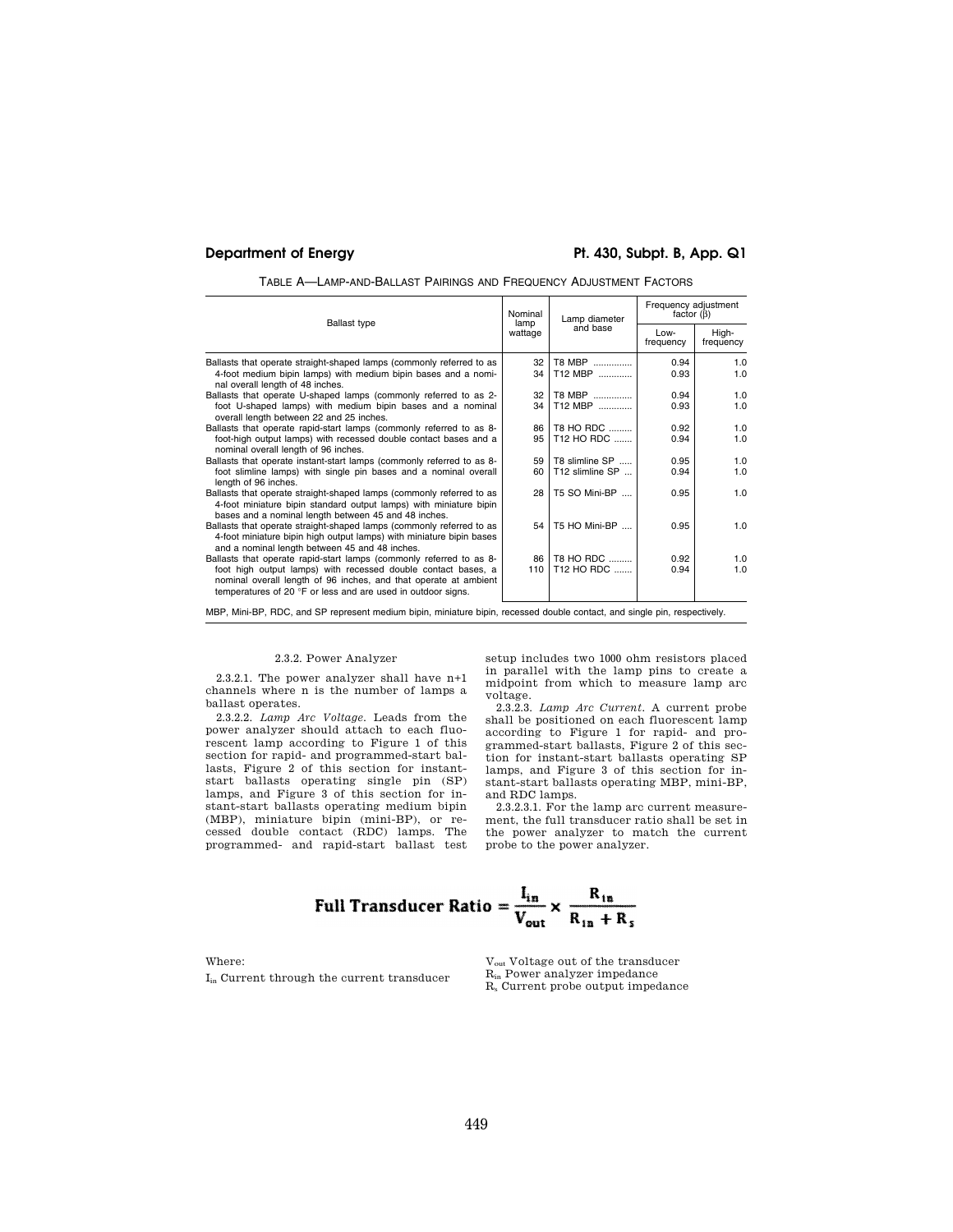

Figure 1: Programmed- and Rapid-Start Ballast Instrumentation Setup



# *2.4. Test Conditions*

2.4.1. The test conditions for testing fluorescent lamp ballasts shall be done in ac-cordance with ANSI C82.2 (incorporated by reference; see §430.3). DOE further specifies that the following revisions of the normative references indicated in ANSI C82.2) should be used in place of the references directly speci-fied in ANSI C82.2: ANSI C78.81–2010 (incorporated by reference; see §430.3), ANSI C82.1 (incorporated by reference; see §430.3), ANSI C82.3 (incorporated by reference; see §430.3),

ANSI C82.11 (incorporated by reference; see §430.3), and ANSI C82.13 (incorporated by reference; see §430.3). All other normative references shall be as specified in ANSI C82.2.

2.4.2. *Room Temperature and Air Circulation.*  The test facility shall be held at  $25 \pm 2$  °C, with minimal air movement as defined in ANSI C78.375 (incorporated by reference; see §430.3).

2.4.3. *Input Voltage.* The directions in ANSI C82.2 (incorporated by reference; see §430.3)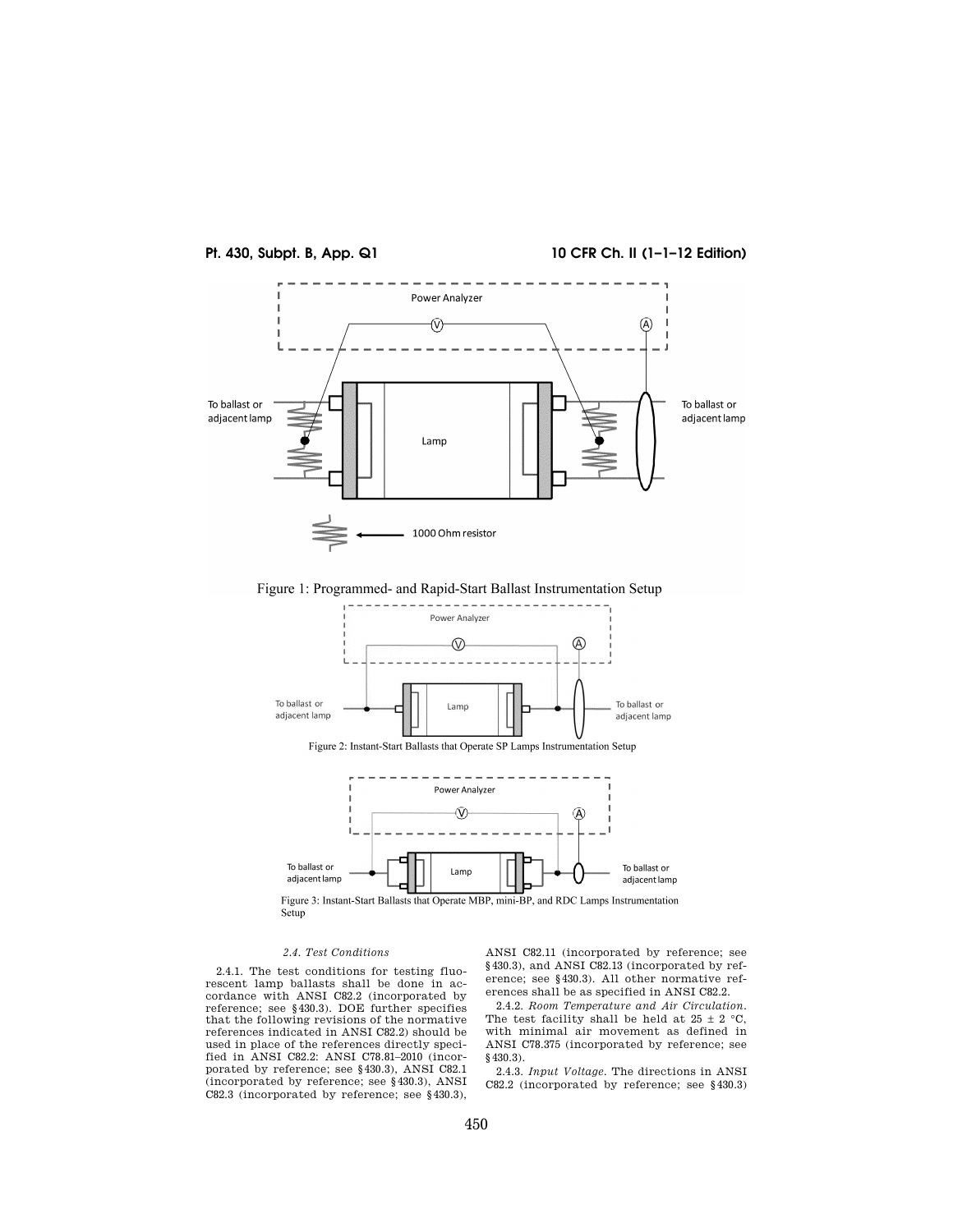section 4.1 should be ignored with the following directions for input voltage used instead. For commercial ballasts capable of operating at multiple voltages, the ballast shall be tested  $277V \pm 0.1\%$ . For ballasts designed and labeled for residential applications and capable of operating at multiple voltages, the ballast shall be tested at 120V ± 0.1%. For ballasts designed and labeled as cold-temperature outdoor sign ballasts and capable of operating at multiple voltages, the ballast shall be tested at  $120V \pm 0.1\%$ . Ballasts capable of operating at only one input voltage shall be tested at that specified voltage.

### *2.5. Test Method*

2.5.1. *Ballast Luminous Efficiency.* 

2.5.1.1. The ballast shall be connected to the appropriate fluorescent lamps and to measurement instrumentation as indicated by the Test Setup in section 2.3.

2.5.1.2. The ballast shall be operated at full output for at least 15 minutes but no longer than 1 hour until stable operating conditions are reached. After this condition is reached, concurrently measure the parameters described in sections 2.5.1.3 through 2.5.1.9.

2.5.1.2.1. Stable operating conditions are determined by measuring lamp arc voltage, current, and power once per second in accordance with the setup described in section 2.3. Once the difference between the maximum and minimum values for lamp arc voltage, current, and power do not exceed

# **Department of Energy Pt. 430, Subpt. B, App. Q1**

one percent over a four minute moving window, the system shall be considered stable.

2.5.1.3. *Lamp Arc Voltage.* Measure lamp arc voltage (volts) using the setup described in section 2.3.2.2.

2.5.1.4. *Lamp Arc Current.* Measure lamp arc current (amps) using the setup described in section 2.3.2.3.

2.5.1.5. *Lamp Arc Power.* The power analyzer shall calculate output power by using the measurements described in sections 2.5.1.3 and 2.5.1.4.

2.5.1.6. *Input Power.* Measure the input power (watts) to the ballast in accordance with ANSI C82.2 (incorporated by reference; see §430.3), section 7.

2.5.1.7. *Input Voltage.* Measure the input voltage (volts) (RMS) to the ballast in accordance with ANSI C82.2 (incorporated by reference; see §430.3), section 3.2.1 and section 4.

2.5.1.8. *Input Current.* Measure the input current (amps) (RMS) to the ballast in accordance with ANSI C82.2 (incorporated by reference; see §430.3), section 3.2.1 and section 4.

2.5.1.9. *Lamp Operating Frequency.* Measure the frequency of the waveform delivered from the ballast to any lamp in accordance with the setup in section 2.3.

### *2.6. Calculations*

2.6.1. Calculate ballast luminous efficiency (BLE).

### Total Test Ballast Lamp Arc Power **Ballast Luminous Efficiency = Ballast Input Power**

Where: Total Lamp Arc Power is the sum of the lamp arc powers for all lamps operated by the ballast as determined by section 2.5.1.5, ballast input power is as determined

by section 2.5.1.6, and  $\beta$  is equal to the frequency adjustment factor in Table A. 2.6.2. Calculate Power Factor (PF).

# Power Factor =  $\frac{\text{Ballast Input Power} \times \text{Input Voltage}}{\text{I}}$ **Input Current**

Where: Ballast input power is determined in accordance with section 2.5.1.6, input voltage is determined in accordance with section 2.5.1.7, and input current in determined in accordance with section 2.5.1.8.

3. STANDBY MODE PROCEDURE

3.1. The measurement of standby mode power need not be performed to determine compliance with energy conservation standards for fluorescent lamp ballasts at this time. The above statement will be removed as part of a rulemaking to amend the energy conservation standards for fluorescent lamp ballasts to account for standby mode energy consumption, and the following shall apply on the compliance date for such requirements.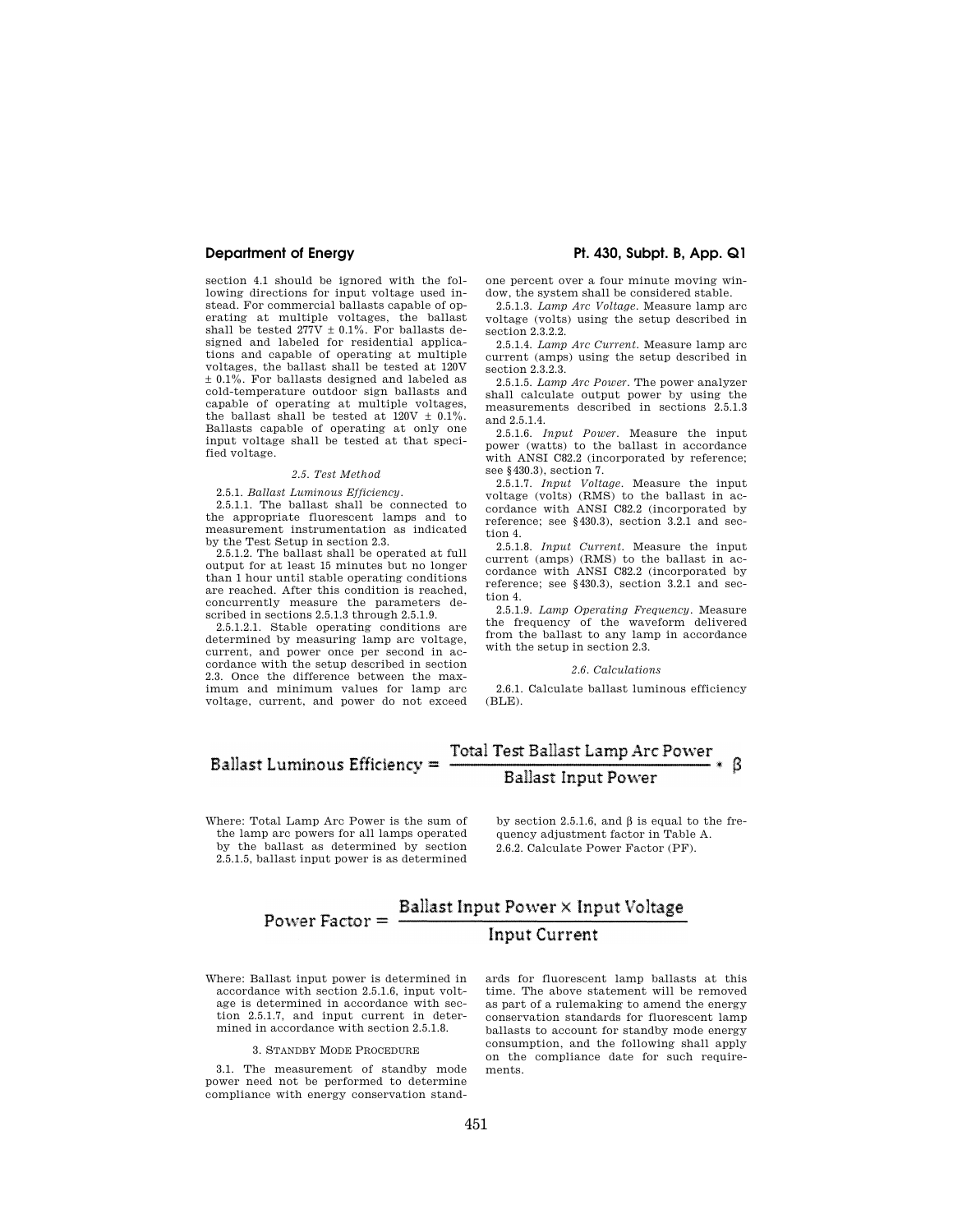### *3.2. Test Conditions*

3.2.1. The test conditions for testing fluorescent lamp ballasts shall be done in accordance with the American National Standard Institute ANSI C82.2 (incorporated by reference; see §430.3). Any subsequent amendment to this standard by the standard-setting organization will not affect the DOE test procedures unless and until amended by DOE. The test conditions for measuring standby power are described in sections 5, 7, and 8 of ANSI C82.2. Fluorescent lamp ballasts that are capable of connections to control devices shall be tested with all commercially available compatible control devices connected in all possible configurations. For each configuration, a separate measurement of standby power shall be made in accordance with section 3.3 of the test procedure.

# **Pt. 430, Subpt. B, App. Q1 10 CFR Ch. II (1–1–12 Edition)**

### *3.3. Test Method and Measurements*

3.3.1. The test for measuring standby mode energy consumption of fluorescent lamp ballasts shall be done in accordance with ANSI C82.2 (incorporated by reference; see §430.3).

3.3.2. Send a signal to the ballast instructing it to have zero light output using the appropriate ballast communication protocol or system for the ballast being tested.

3.3.3. *Input Power.* Measure the input power (watts) to the ballast in accordance with ANSI C82.2, section 13, (incorporated by reference; see §430.3).

3.3.4. *Control Signal Power.* The power from the control signal path will be measured using all applicable methods described below.

3.3.4.1. *AC Control Signal.* Measure the AC control signal power (watts), using a wattmeter (W), connected to the ballast in accordance with the circuit shown in Figure 4 of this section.



# Figure 4: Circuit for Measuring AC Control Signal Power in Standby Mode

3.3.4.2. *DC Control Signal.* Measure the DC control signal voltage, using a voltmeter (V), and current, using an ammeter (A), connected to the ballast in accordance with the circuit shown in Figure 5 of this section. The DC control signal power is calculated by multiplying the DC control signal voltage and the DC control signal current.



Figure 5: Circuit for Measuring DC Control Signal Power in Standby Mode